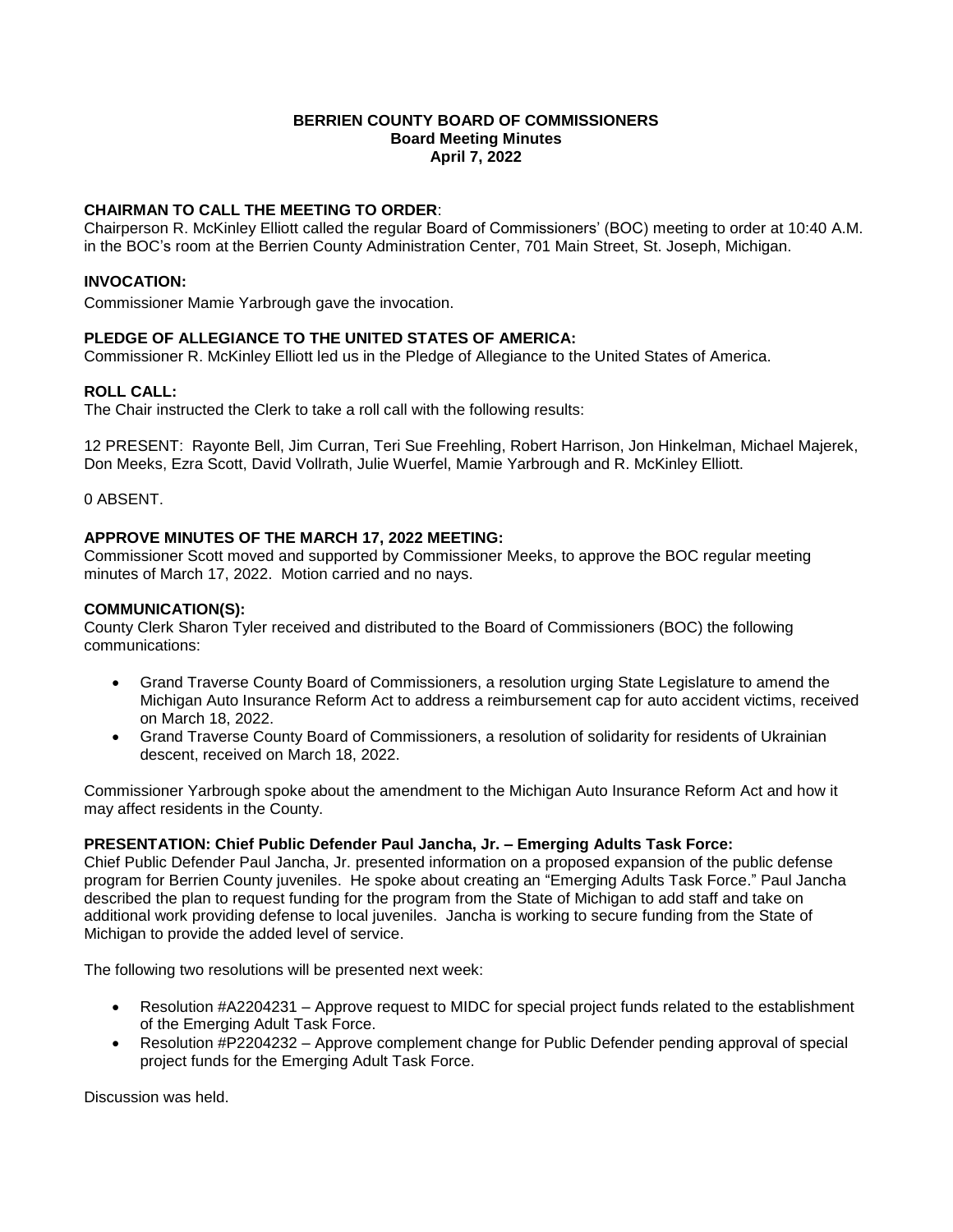**PUBLIC COMMENTS REGARDING RESOLUTIONS – Public comments at this portion of the meeting must be related to resolutions listed on today's agenda only. Those speaking during public comments may do so no longer than two minutes and shall identify themselves by name and city, township, or village. (Article III, 3.9B-C). The public should refer to the resolution # that they are commenting on as a part of their comments:** None.

#### **CONSENT CALENDAR:**

Commissioner Scott moved and supported by Commissioner Bell, to include Added Resolutions (#P2204226 and #P2204230) to the Consent Calendar, and to approve today's Consent Calendar as presented:

| Resolutions # | Description                                                  |
|---------------|--------------------------------------------------------------|
| F2204025      | Weekly Bills & Road Payables                                 |
| B2204072      | <b>Weekly Requisitions</b>                                   |
| F2204119      | Road Payables                                                |
| P2204220      | Amend CPBC Agreement Health Department                       |
| A2204221      | Approve agreement with Priority Dispatch                     |
| A2204222      | Approve service agreement with Priority Dispatch             |
| P2204224      | Appointment of Building and Grounds Superintendent           |
| P2204226      | Approve MOU with City of Benton Harbor                       |
| P2204230      | Contract with Midwest Strategy Group for Consulting Services |

The Chair instructed the Clerk to call the roll with the following results:

12 YEAS: Curran, Freehling, Harrison, Hinkelman, Majerek, Meeks, Scott, Vollrath, Wuerfel, Yarbrough, Bell and Elliott.

Motion carried, no nays.

## **ADDED RESOLUTION(S):**

The following resolutions were moved to the Consent Calendar:

| Resolutions # | Description                                                  |
|---------------|--------------------------------------------------------------|
| P2204226      | Approve MOU with City of Benton Harbor                       |
| P2204230      | Contract with Midwest Strategy Group for Consulting Services |

## **COMMITTEE REPORT(S) –Personnel & Human Services, Finance and Administration Committees:**

The Personnel & Human Services, Finance and Administration Committees presented their Committee Reports. Discussion was held. Parent Committee minutes are available at [www.berriencounty.org.](http://www.berriencounty.org/)

Deputy David Albers, Homeland Security Specialist, spoke about the proposed mobile incident command vehicle. Discussion was held.

#### **COMMISSIONER REPORT(S):**

The Commissioners presented their outside committee reports.

#### **ADMINISTRATOR REPORT:**

Administrator Brian Dissette gave his Administrator's Report.

## **GENERAL PUBLIC COMMENTS - Those speaking during public comments may do so no longer than two minutes and shall identify themselves by name and city, township, or village. (Article III, 3.9B-C):**

Melissa Clapper, St. Joseph Charter Township, spoke in favor about the Public Defenders' office and proposal.

Adolf Pelzer, Hagar Township, spoke about his beard. He spoke about BOC members speaking during presentations and that BOC members need to wait. Chairperson Elliott responded back to Mr. Pelzer.